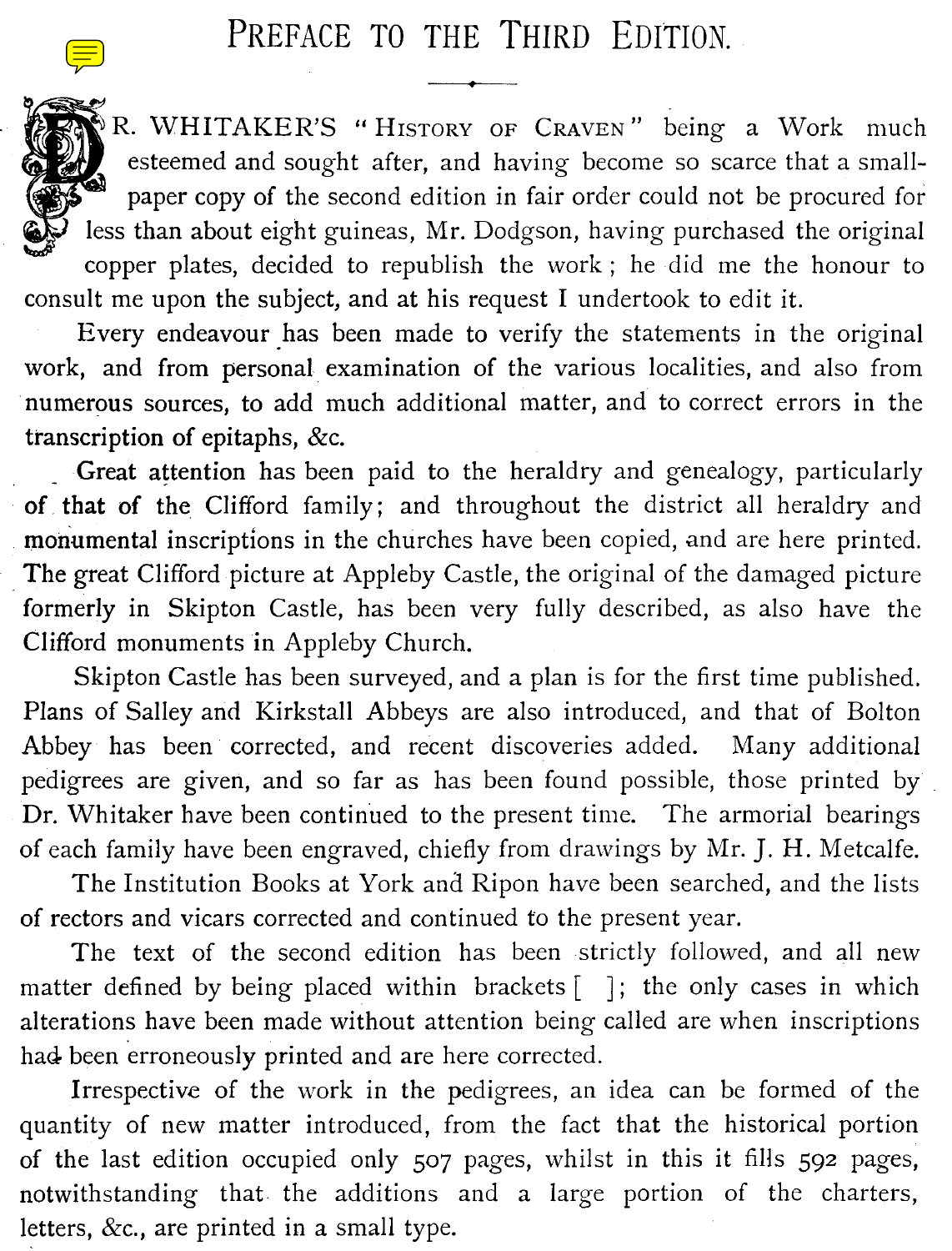It should be remarked that information respecting the present state of the towns and manufactures must not be sought for here, as it can be obtained in any good Gazeteer.

With the exception of one plate (that of the armorial window at Gisburne Park), the whole of those in the edition of 1812 are reproduced, and the following have been added:—The Interior of Mitton Church, Plans of Salley and Kirkstall Abbeys, Skipton Castle, and the Portrait of General Lambert, which was kindly presented by S. M. Milne, Esq., of Calverley House. There are also many woodcuts of views and antiquities, almost all of which are engraved by Messrs. R. & E. Taylor of London, or Mr. R. W. Utting. Lieut.-Col. Nowell presents the views of Netherside Hall and Netherside Glen, and J. W. Tottie, Esq., that of Coniston Hall.

I am indebted to many friends for assistance during the progress of the work, amongst them the following must be specially mentioned : Edward Hailstone, Esq., F.S.A., &c., allowed me free access to the invaluable collection of Yorkshire Works in his library at Walton Hall; Wyatt Papworth, Esq., made many searches for me at the British Museum ; S. M, Milne, Esq., of Calverley House, accompanied me in the examination of the greater part of the district, and rendered me much valuable assistance; Ralph Assheton, Esq., M.P., of Downham Hall, the Rev. Canon Boyd, of Arncliffe, the Rev. J. A. Wilson, of Bolton by Bolland, the Rev. C. Bellairs, of Bolton Abbey; and many others, have furnished me with much local information, to all of whom I beg here to tender my thanks.

In order to render the work capable of easy reference, a voluminous index has been provided.

Mr. Miall's Chapter on the Geology, Natural History, and Pre-Historic Antiquities of the district will be found a valuable contribution, and has the advantage of being illustrated with an entirely new Geological Map and Section.

In conclusion, no expense has been spared in the paper, printing, engraving, and binding (and great pains have been taken in correcting the sheets for the press to avoid errors) ; Messrs. Cassell Petter & Galpin who publish the work in London for Mr. Dodgson, are also the printers. We therefore trust that our united efforts will have produced a work which will be satisfactory to the subscribers : if so, the labour and anxiety will not have been endured in vain.

Leeds, 1st March, 1878. ALFRED W. MORANT.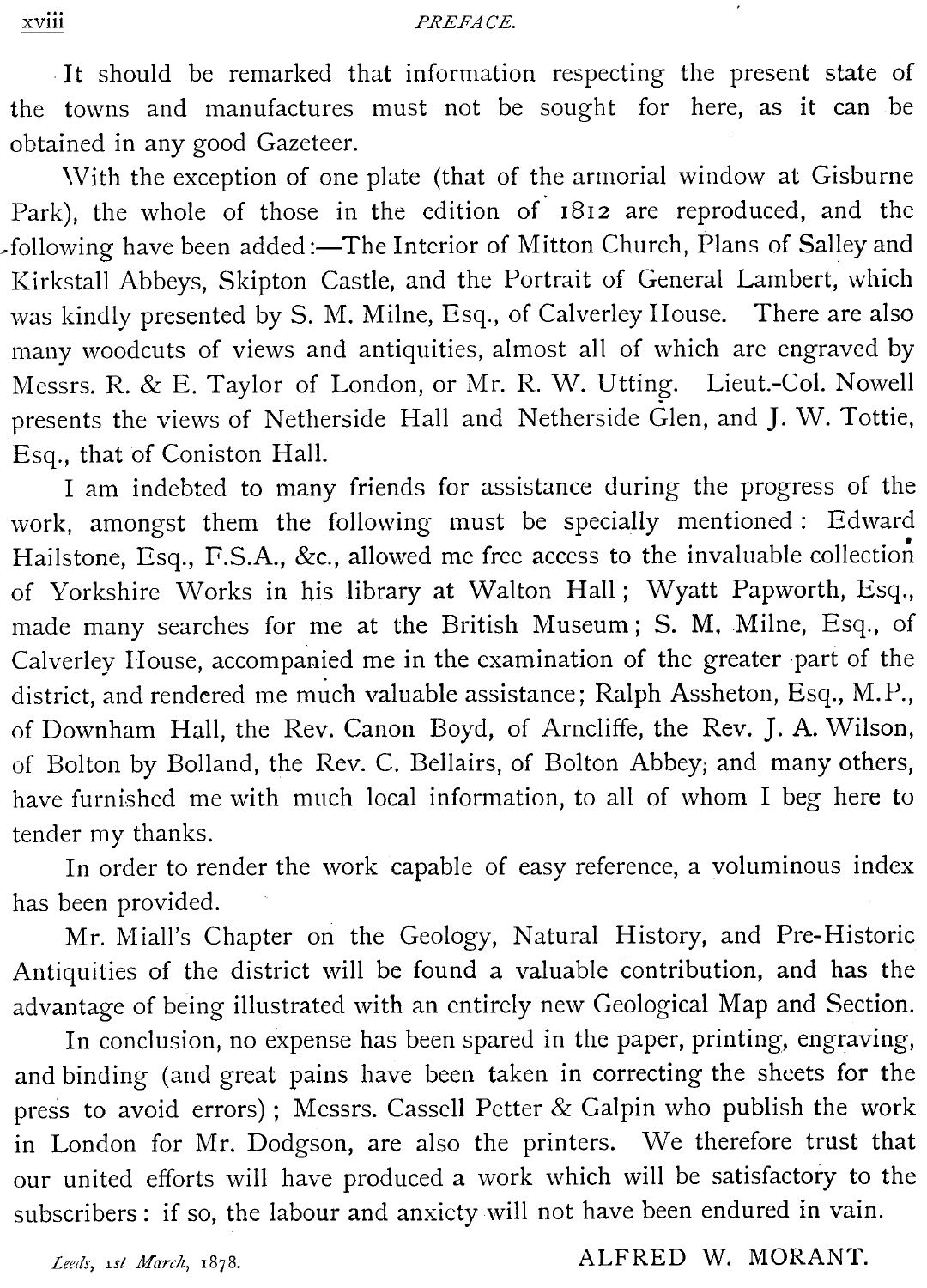LIST OF SUBSCRIBERS TO THIS THIRD EDITION.  $LIST$ 

> HER MOST GRACIOUS MAJESTY THE QUEEN, ROYAL LIBRARY, WINDSOR. HIS GRACE THE DUKE OF NORFOLK, EARL MARSHAL, Arundel Castle. HIS GRACE THE DUKE OF BEDFORD, K.G., Woburn Abbey. HIS GRACE THE DUKE OF CLEVELAND, K.G., 17, St. James's Square, London. HIS GRACE THE DUKE OF DEVONSHIRE, K.G., Chatsworth. THE MOST NOBLE THE MARQUIS OF RIPON, K.G., Studley. THE RIGHT HON. THE EARL BEAUCHAMP, Belgrave Square, London. THE RIGHT HON. THE EARL OF DARTMOUTH, Patshull. THE RIGHT HON. THE EARL OF EFFINGHAM, 57, Eaton Place, London. THE RIGHT HON. THE EARL FITZWILLIAM, K.G., Wentworth. THE RIGHT HON. THE EARL OF WHARNCLIFFE, Wortley Hall. THE RIGHT HON. LORD RIBBLESDALE, Gisburne Park. THE RIGHT HON. LORD HALIFAX, Hickleton Hall, Doncaster. THE RIGHT HON. LORD HOUGHTON, Fryston Hall. THE RIGHT REV. THE LORD BISHOP OF RIPON, The Palace, Ripon. THE RIGHT REV. BISHOP CORNTHWAITE, Springfield House, Leeds. SIR JOHN RAMSDEN, BART., Byram Hall. SIR HENRY J. TUFTON, BART., Ashford, Kent. SIR MATTHEW WILSON, BART., M.P., Eshton Hall. THE RIGHT HON. R. A. CROSS, M.P., Eccles Riggs, Broughton-in-Furness. RALPH ASSHETON, EsQ., M.P., Downham Hall, Clitheroe. JOHN BARRAN, EsQ., M.P., Chapel-Allerton. H. W. RIPLEY, EsQ., M.P., Rawdon, Bradford. JOHN WHITWELL, EsQ., M.P., Kendall. BASIL T. WOODD, EsQ., M.P., Conyngham Hall, Knaresborough.

Abbey, F. F., Esq., Market Street, Huddersfield. Aked, Robert, Esq., Knowle Spring House, Keighley. Aldam, W., Esq., Frickley Hall, near Doncaster. Allbutt, T. Clifford, Esq., M.D., Virginia Road, Leeds. Anderton, F. W., Esq., Bolton Royd, Manningham. Armitage, Richard, Esq., 17, Albermarle Crescent, Scar-borough. house. Armytage, G. J., Esq., F.S.A., Clifton, Brighouse. Arnold, H., Esq., Blackley, Manchester. Aspinall, Rev. G. E., Barwick-in-Elmete, near Leeds. Atkinson, J., Esq., Stack House, Settle. Bailey, J. B., Esq., Hanover Street, Keighley. Bailey, J. E., Esq., F.S.A., Stretford, Manchester. Bailey, Richard, Esq., York Street, Clithero. Bain, Mr. James, I, Haymarket, London. Baines, Edward, Esq., St. Ann's Hill, Burley, Leeds.

Baker, Charles, Esq., F.S.A., 11, Sackville Street, London. Bairstow, Thomas, Esq., Bridge House, Steeton, via Leeds. Balme, E. B. W., Esq., Cote Wall, Mirfield. Bannister, Duke, Esq., Preston. Barber, Fairless, Esq., F.S.A., Castle Hill, Rastrick, Brig-Baron, Mr. George, Silsden. Barwick, J. M., Esq., Low Hall, Yeadon, near Leeds. Battle, Mr. F., Manchester. Beaumont, T. M., Esq., M.D., Knaresborough. Beecroft, Wm., Esq., East Grove, Keighley. Bedford, Benjamin, Esq., Keighley. Bell, Messrs. T. & A., Lancaster. Berry, J. G., Esq., Broomfield, Fixby, near Huddersfield. Beverley, Albert, Esq., 8, Westfield Terrace, Scarborough. Binns, W., Esq., 22, Duckworth Lane, Bradford. Birchall, Edward, Esq., Inglemoor, Leeds.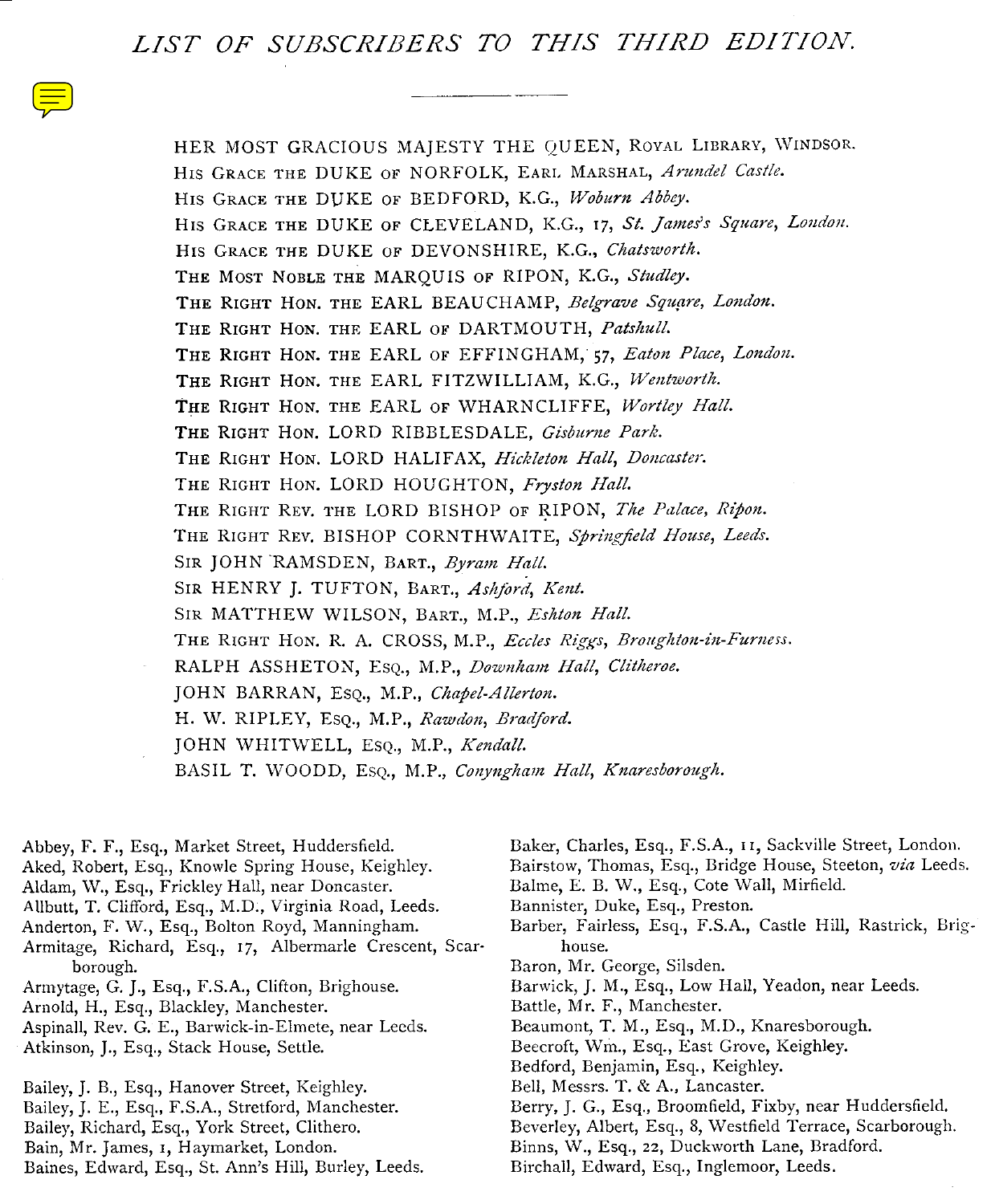Dacre, Bentley, Esq., Otley.<br>Dale, John & Co., Messrs., Bradford.

Blackburn Free Library, Blackburn. XX<br>Blackburn Free Libra<br>Blakesley, G. H., Esc Blakesley, G. H., Esq., 13, Old Buildings, Lincoln's Inn, Dale, John & Co., Messrs., Bradford.<br>London. Daniel, W. T. S., Esq., Q.C., Thorlby House, Skipton. London. XX<br>
Daniel, W. T. S., Esq., Otley.<br>
Daniel, W. T. S., Esq., Q.C., Thorlby House, Skipton.<br>
London. Daniel, W. T. S., Esq., Q.C., Thorlby House, Skipton.<br>
London. Daniel, W. T. S., Esq., Q.C., Thorlby House, Skipton. Bleasdell, Rev. John, B.A., Ashton-under-Lyme. Bolton, John, Esq., Southfield, Blackburn. Bottomley, James, Esq., Buttershaw, near Bradford. Bottomley, John, Esq., Crosshills, via Leeds. Bottomley, Thomas, Esq., Crosshills, via Leeds. Bouck, Mrs., Plymouth Grove, Manchester. Bowker, Mr. E., Accrington. Bradford Library, Bradford. Bradley, William, Esq., Skipton. Brayshay, William Hutton, Esq., Dale House, Malham. Brear, Mr. Thomas, Bradford. Brierley, Mr. William, 2, Bond Street, Leeds. Brigg, John, Esq., Keighley. Briggs, Arthur, Esq., Apperley, near Bradford. Brigg, B. S., Esq., Burlington House, Keighley. Briggs, Jonas, Esq., Bowling, near Bradford, Broadhead, Mr. Jos., Albion Street, Leeds. Brooke, Rev. J. I., Thornhill Rectory, Dewsbury. Brooke, Thomas, Esq., F.S.A., Armitage Bridge, Hudders- Ellison, Mr. J. B., Silsden, via Leeds.<br>
Elwes, V. Cary, F.S.A., Billing Hall, Northampton. field. Elwes, V . Cary, F.S.A., Billing Hall, Northampton . Brown, J., Esq., 58, Meadow Street, Manchester. Brown, S. J., Esq., Lofftuss Hill, Knaresboro'. Brown, John, Esq., 12, Back Carlton Place, Horton Road, England, W., Esq., Bingley.<br>Bradford. Exans, Joseph, Esq., Haydock, near Liverpool. Bradford.  $\begin{tabular}{l|c|c|c|c|c} \hline \textbf{XX} & LIST & OF *SUBSCRIBERS. \\ \hline \textbf{Blackburn Free Library, Blackburn.} & Dacre, Bendery, Esq, Otley. \\ \hline \textbf{Blackseley, G. H., Esq, 13, Old Buildings, Lincoln's Inn, Dale, John & Co, Messars, Dardford, I. \\ \hline \textbf{Blackson, John, B.A., Ashton-under-Lyme.} & Dank, J. W. T. S., Esq, G.C. Thorby House, S  
Blasalol, Rev. John, B.A., Ashton-under-Lyme. & Day, J. 0, T. 0, T. 0, T. 0, T.*$ Buckton, George, Esq., Roundhay, near Leeds. Bulmer, Charles, Esq., Blenheim Lodge, Leeds. Burghope & Strange, Messrs., Burnley. Butterfield, Francis, Esq., Keighley. Butler, J. O., Esq., The Abbey House, Kirkstall, Leeds. Butler, Alfred, Esq., Thornfield, Bingley. Butler, Henry, Esq., The Hills, Bingley. Butler, S., Esq., Altrincham, Cheshire. Calvert, Rev. J. M., Gargrave, Leeds. Chadwick, S. J., Esq., Church Street, Dewsbury. Chapman, J. H., Esq., M.A., F.R.H.S., Whitby. Childe, Rowland, Esq., Westgate, Wakefield. Christie, Hector, Esq., Longcliff Place, Settle. Clarkson, W., Esq., Silsden. Clay, J. W., Esq., 16, Warwick Place, Leeds. Clay, Arthur Travis, Esq., Rastrick, near Brighouse . Clemence, John L., Esq., Lowestoft, Suffolk . Clough, W., Esq., Steeton, near Leeds. Cokayne, G. E., Esq., The College of Arms, London, E.C. Coddington, Richard, Esq., Blackburn. Coddington, William, Esq., Spring Mount, Blackburn. Cole, James, Esq., 346, Wakefield Road, Bradford. Collyer, Rev. Robert, Chicago, U.S.A. Co-operative Store, Bacup. Copperthwaite, W. C., Esq., The Lodge, Malton. Cordingley, J. R., Esq., 101, Thornton Road, Bradford. Cornish, Mr. J. E., 33, Piccadilly, Manchester. Coulthurst, J., Esq., Gargrave House, Gargrave. Cowgill, Wm., Esq., Piece Hall Yard, Bradford. Cowling, Mr. W., Silsden. Craig, J. W., Esq., M.D., Park Road, Bingley. Craven, Edward, Esq., 7, Blenheim Mount, Bradford. Craven, John, Esq., Steeton. Craven, William, Esq., Clapton Lodge, Halifax. Craven, John, Esq., Steeton Hall. Critchley, Mr. T. J., Ilkley.

Davis, J. W., Esq., Chevinedge, Halifax. Davy, John, Esq., Skipton. Dawson, Rev. W., St. John's Rectory, Clerkenwell, London. Dewhurst, Henry, Esq., Clough Hall, Huddersfield. Dewhurst, J. B., Esq., Aireville, Skipton. Dixon, John, Esq., Steeton, via Leeds. Dobson, W., Esq., Fulwood, Preston. Driver, Mr. Henry, 92, Low Street, Keighley. Drummond, James, Esq., Manningham Lane, Bradford. Dunlop, Charles W., Esq., Ryshworth Hall, Bingley. Dunlop, Walter, Esq., The Grange, Bingley. Eddy, J. R., Esq., Carleton Grange, Skipton. Edmondson, Mr. Slater, Skipton. Edmondson & Co., Pioneer Office, Skipton. Ellerton, A. Lodge, Esq., Woburn Lodge, West Brompton, London. Ellis, George, Esq., Castlefield, Bingley. Emmott, Mr. John, Keighley. Empsall, Thomas, Esq., 48, Manchester Road, Bradford.<br>England, W., Esq., Bingley. Fairbank, F. Royston, Esq., M.D., Hall Gate, Doncaster. Fairbank, Thos., Esq., Windhill, Shipley. Farey, Samuel, Esq., Belle Vue Terrace, Skipton. Feather, Mr. Thomas, Keighley. Filliter, Edward, Esq., M.I.C.E., 16, East Parade, Leeds. Fison, F. W., Esq., Ilkley. Ford, J. R., Esq., 25, Albion Street, Leeds. Foster, William, Esq., Harrowin's House, Bradford. Fox, Mr. James, Brighouse. Frank, F. Bacon, Esq., Campsall Hall, Doncaster. Furness, W., Esq., 39, Chester Street, Manchester. Garnett, William, Esq., Quernmore Park, Lancaster . Garrett, Rev. W. S., Crake Hall, Bedale. Gaskell, C. Milnes, Esq., Thornes House, Wakefield. Gleave, J. S., Esq., Manchester. Gledhill, John, Esq., Keighley. Goodall, Edwin, Esq., Perth House, Lightcliffe. Græme, Captain A. J., R.N., Fonthill, Shaldon, Teignmouth. Gratrix, Samuel, Esq., Alport Town, Manchester . Gray, W., Esq., Under Sheriff, York. Green, James, Esq., Crosshills, via Leeds. Guest, John, Esq., F.S.A., Moorgate Grange, Rotherham. Hailstone, E., Esq., F.S.A., Walton Hall, Wakefield. Hainsworth, Lewis, Esq., 118, Bowling Old Lane, Bradford. Hall, John, Esq., Hambleton House, Shadwell, Leeds. Hammond, E. W., Esq., Horton Road, Bradford. Hanby, Mr. Richard, Chetham Library, Hunt's Bank, Manchester. Harrison, W., Esq., F.S.A., Samlesbury Old Hall, near Preston. Harrogan, Mr. Thomas, Eastby. Hartley, L. L., Esq., St. Leonards, Sussex.

Hartley, Mark, Esq., Colne.

Hartley, J. R., Esq., Otley.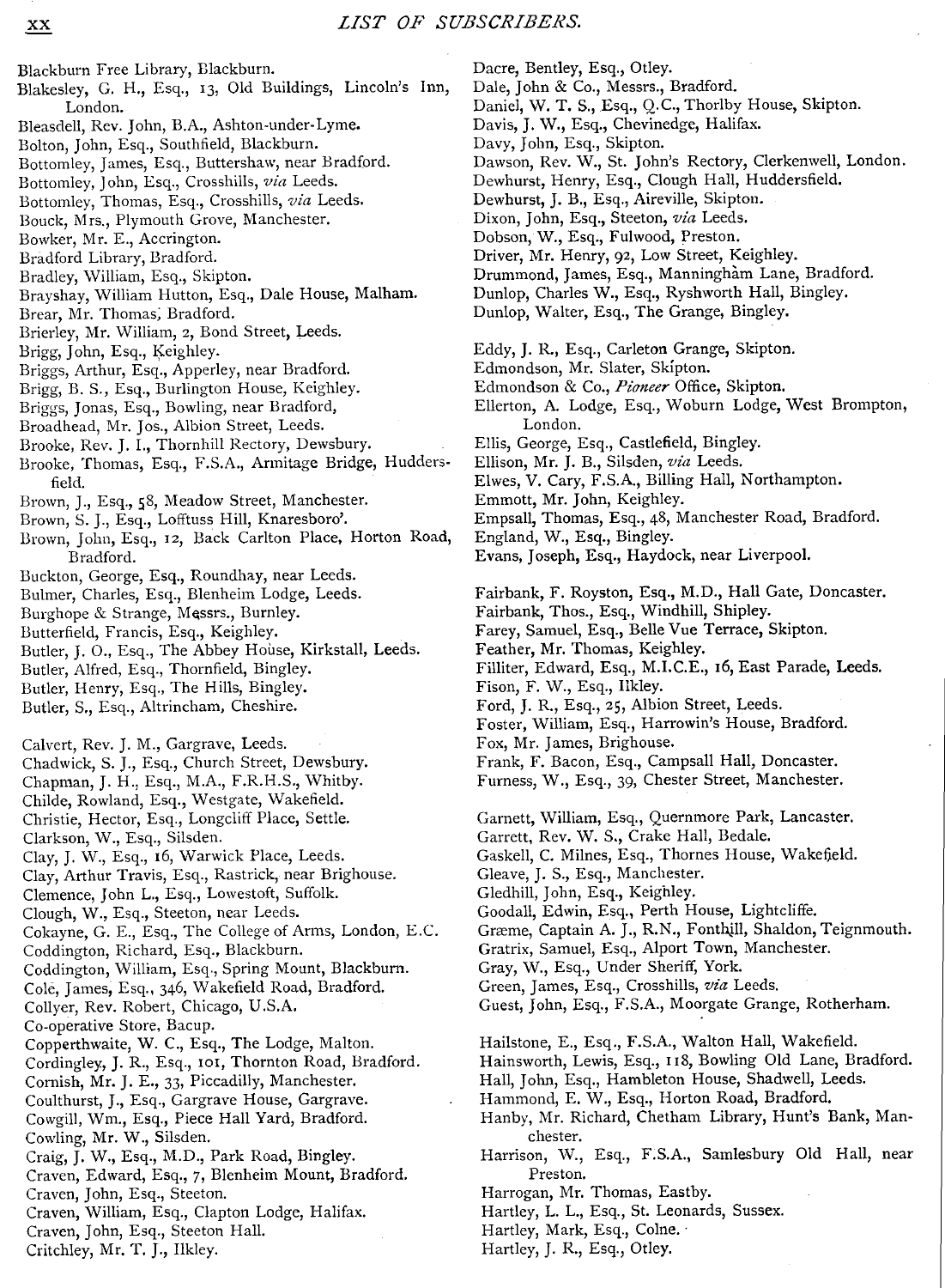- Hargreaves, John, Esq., Maid<br>Hartley, James, Esq., Settle.<br>Hatchard, Messrs., 187, Picca<br>Hayes, Mr. Thomas, Cross St Hargreaves, John, Esq., Maiden Erlegh, Reading. -<br>Hargreaves, John, Esq<br>Hartley, James, Esq., S Hartley, James, Esq., Settle.
	- Hatchard, Messrs., 187, Piccadilly, London, W.
- Hayes, Mr. Thomas, Cross Street, Manchester.
- Healey, C. E. H. Chadwyck, Esq., 7, New Square, Lincoln's Mercer, Rev. Edward, Eccleshill Vicarage, Leeds.<br>Inn. 1994, Inn. Esq., 28, Well Walk, Hampstead, London. Inn. XXI<br>
Margreaves, John, Esq., Maiden Erlegh, Reading. Mawson, W., Esq., Skipton.<br>
Hartley, James, Esq., Settle. Mechanics' Institute, Leeds.<br>
Hatchard, Messrs., 187, Piccadilly, London, W. Mellor, David, Esq., Holling Mount
- Heaton, J. D., Esq., M.D., Claremont, Leeds.
- Hebden, Rev. John, M.A., Hamilton, Canada.<br>Henderson, Captain, Eshton House, Gargrave.
- 
- Hepper, John, Esq., Clareville, Headingley, near Leeds.
- Hewitt, John, Esq., Harris Street, Bradford.
- Hirst, Ben, Esq., Dobcross, Saddleworth.
- Holdsworth, J., Esq., Willow Field, near Halifax.
- Holden, Mr. Adam, Church Street, Liverpool.
- Hollings, Robert, Esq., M.D., Grove House, Wakefield.
- Holmes, John, Esq., Holmeville, Methley.
- Holmes, T. W., Esq., Rushcroft Terrace, Baildon.
- Holmes, W., Esq., South Street, Keighley.
- Holroyd, Thomas, Esq., 25, Cheapside, Bradford.
- Holt, Parker S., Esq., Ripponden, Halifax.
- Hornby, Major E. G. S., Dalton Hall, Burton, Westmoreland. Mounsey, Mr. Henry, Otley.
- Horrox, Mr. William, 7, Albion Street, Leeds.
- Horsfall, John, Esq., Greenhill, Crosshills.
- Horsfall, W. C., Esq., 6, Victor Road, Manningham, Bradford.
- Hovenden, R., Esq., Heathcote Park Hill, Croydon.
- Howell, Mr. Edward, Church Street, Liverpool.
- Howgate, Mr. Wm., 22, Park Row, Leeds .
- Hudson, Mr. Chris., Church Street, Ilkley.
- Hudson, John, Esq., Bridge Street, Keighley.

Illingworth, John, Esq., 25, York Place, Harrogate. Nelson, T. Walker, Esq., Lymm, Cheshire.<br>11 Ilingworth, Thos., Esq., Frizinghall, Bradford. Nevin, Rev. Canon, Madge Croft, Mirfield. Illingworth, Thos., Esq., Frizinghall, Bradford. Nevin, Rev. Canon, Madge Croft, Mirfield<br>Ingham. Benjamin, Esq., Eastbrook, Bradford. Norfolk and Norwich Literary Institution. Ingham, Benjamin, Esq., Eastbrook, Bradford. Norfolk and Norwich Literary Institution<br>Ingleby, Christopher, Esq., Harden Cottage, Clapham. Northrop, F., Esq., Embsay, via Skipton. Ingleby, Christopher, Esq., Harden Cottage, Clapham. Iveson, W. B., Esq., The Knowl, Mirfield.

Jessopp, Dr. A., The School House, Norwich. Jowett, J. H. A., Esq., Bolton Villas, near Bradford. Jowett, J. A., Esq., Grove House, Bolton, Bradford.

- Oxley, Henry, Esq ., Weetwood, near Leeds. Kell, Robert, Esq ., Bradford . Oxley, J. W., Esq ., Weetwood, near Leeds . Kendall, Henry, Esq., Micklefield, Rawdon. Kidd, Rev. P. C., Skipton. Killick, Henry Fison, Esq., Rawdon, near Leeds. Kitson, James, Esq., Elmete Hall, Leeds. Knowles, Geo., Esq., Baildon.  $\label{eq:21} \begin{tabular}{ll} \textsc{12} & \textsc{12} & \textsc{12} & \textsc{12} & \textsc{12} & \textsc{12} & \textsc{12} \\ \textsc{2} & \textsc{2} & \textsc{2} & \textsc{2} \\ \textsc{2} & \textsc{2} & \textsc{2} & \textsc{2} \\ \textsc{2} & \textsc{2} & \textsc{2} & \textsc{2} \\ \textsc{2} & \textsc{2} & \textsc{2} & \textsc{2} \\ \textsc{2} & \textsc{2} & \textsc{2} & \textsc{2} \\ \textsc{2} & \$ 
	- Laycock, Mr . John, High Street, Skipton. Laycock, T. B., Esq., Airworth, Keighley. Layland, John, Esq., The Grange, Hindley. Leeds Public Library.
	- Leader, J. D., Esq., F.S.A., 18, Bank Street, Sheffield. Leather, J. T., Esq., F.S.A., Leventhorpe Hall, near Leeds. Lockwood, Ben, Esq., Storthes Hall, Huddersfield. Lund, James, Esq., Crosshills, via Leeds.
	- McLelland, J., Esq., Keighley. McLaren, W. S. B., Esq., Keighley. Macnab, R. A., Esq., M.D., Croshills, via Leeds. Marriott, W. T., Esq., Sandal Grange, Wakefield. Markendale, John, Esq., Bank Newton Hall, Gargrave. Marshall, J. W., Esq., Cannon Hill, Lancaster. Mason, Mr. John, Embsay, near Skipton. Mathers, J. S., Esq., Hanover Square, Leeds.
- Mawson, W., Esq., Skipton.
- Mechanics' Institute, Leeds.
- Mellor, David, Esq., Holling Mount, Bradford.
- Merrall, Michael, Esq., Law House, Haworth, near Keighley.
- 
- Micklethwaite, J. T., Esq., F.S.A., 6, Delahay Street, Great George Street, London.
- Micklethwait, Richard, Esq., Ardsley House, Barnsley.
- Middleton, John, Esq., Westholme, Cheltenham.
- Middleton, J. W., Esq., Chapel Allerton, Leeds.
- Milne, S. M., Esq., Calverley House, Calverley, near Leeds.
- Milner & Sons, Messrs., Lancaster.
- Mitchell, Abraham, Esq., Bowling Park, Bradford.
- Mitchell, John, Esq., York House, Clitheroe.
- Moore, Richard, Esq., Melbourne Place, Bradford.
- Morley, Robert, Esq., Long Preston.
- Morrell, W. W., Esq., York.
- Mortimer, Mr. E., Bookseller, Halifax.
- Moulson, William, Esq., Little Horton Green, Bradford.
- 
- Muntz, G. H. M., Esq., Church Hill House, Handsworth,
- Birmingham.<br>Murgatroyd, Wm., Esq., 118, Bolton Road, Bradford.
- Naylor, John B., Esq., Priest Thorpe Road, Bingley.
- Naylor, W., Esq., East Grove, Keighley.
- Neill, Alexander, Esq., Bradford.
- Nelson, Edwin, Esq., Bradford.
- Nelson, G. H., Esq., Denison Hall, Leeds.<br>Nelson, T. Walker, Esq., Lymm, Cheshire.
- 
- 
- 
- 
- Nowell, Lieut.-Col., Netherside, Skipton.
- Nussey, S. L., Esq., Potternewton, near Leeds.
- Openshaw, Rev. Thos., M.A., Kentisbury Rectory, Barnstaple.
- 
- 
- Papworth, Wyatt, Esq., F.R.I.B.A., 33, Bloomsbury Street, Bedford Square, London.
- Parker, R. F., Esq., Skipton.
- Parkinson, Rev. Thomas, North Otterington Vicarage, Northallerton.
- Pearce, J. B., Esq., Surrey Street, Norwich.
- Pearse, Mr. P., Warrington.
- Pease, Richard, Esq., Horton Lane, Bradford.

- Philosophical and Literary Society, Leeds .
- Pickard, Wm., Esq., Registry House, Wakefield.
- Pierson, Rev. W. J., Settle.
- Popplewell, Benj., Esq., Chillon Dean House, Manningham, Bradford.
- Powell, Francis S., Esq., Horton Old Hall, Bradford.
- Power, Mr. Robert, Moor Head, Shipley.
- Preston, Captain, Flasby Hall, Gargrave.
- Priestman, E., Esq., Manningham, Bradford.
- Priestman, F., Esq., Manningham, Bradford.
- Priestman, Arnold, Esq., Wheatley Hill, Bradford.

Quaritch, Mr. B., Piccadilly, London.